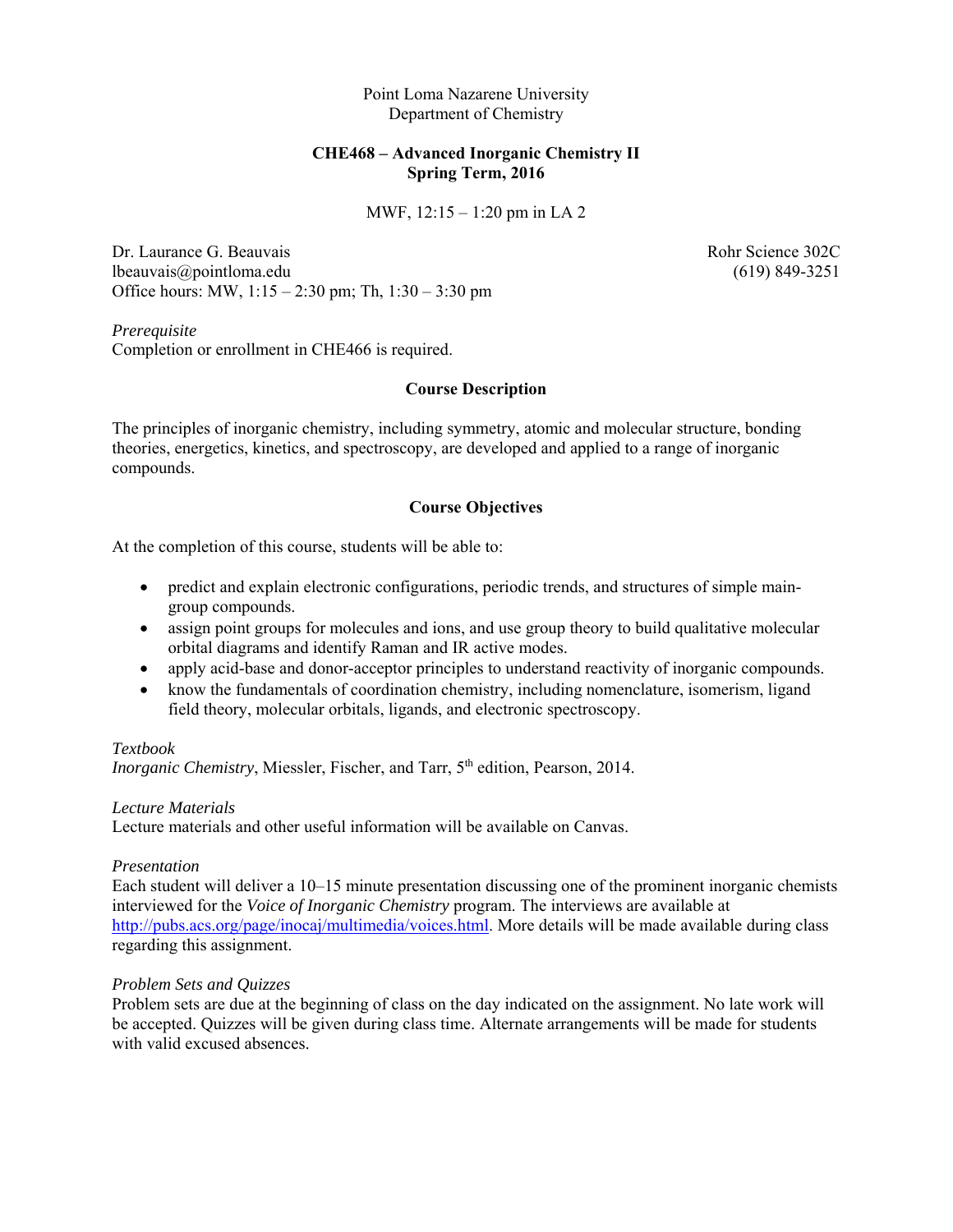*Grading*

The final grade will be determined as follows:

| Problem Sets & Quizzes | 20 <sup>%</sup> |
|------------------------|-----------------|
| Presentation           | 10%             |
| In-Class Activities    | 10%             |
| Midterm Exam           | 25%             |
| Final Exam             | 35%             |

Letter grades will be determined at the end of the semester.

# **OTHER MATTERS:**

# **Student Privacy**

Point Loma Nazarene University adheres to the provisions of the student privacy act. Following FERPA guidelines, grades in this class will be communicated to students on an individual basis. However, exams will be returned in class in such a way that scores are not visible. All other graded works will be returned in your lab section. If you are not comfortable with this procedure, please see the instructor to make special arrangements. This request must be made during the first two weeks of the course.

## **ACADEMIC HONESTY**⍟

Students should demonstrate academic honesty by doing original work and by giving appropriate credit to the ideas of others. Academic dishonesty is the act of presenting information, ideas, and/or concepts as one's own when in reality they are the results of another person's creativity and effort. A faculty member who believes a situation involving academic dishonesty has been detected may assign a failing grade for that assignment or examination, or, depending on the seriousness of the offense, for the course. Faculty should follow and students may appeal using the procedure in the university Catalog. See Academic Policies for definitions of kinds of academic dishonesty and for further policy information.

### **ACADEMIC ACCOMMODATIONS**⍟

If you have a diagnosed disability, please contact PLNU's Disability Resource Center (DRC) within the first two weeks of class to demonstrate need and to register for accommodation by phone at 619-849-2486 or by e-mail at **DRC@pointloma.edu.** See **Disability Resource Center** for additional information.

# **ATTENDANCE AND PARTICIPATION**⍟

Regular and punctual attendance at all classes is considered essential to optimum academic achievement. If the student is absent from more than 10 percent of class meetings, the faculty member can file a written report which may result in de-enrollment. If the absences exceed 20 percent, the student may be deenrolled without notice until the university drop date or, after that date, receive the appropriate grade for their work and participation. See Academic Policies in the Undergraduate Academic Catalog.